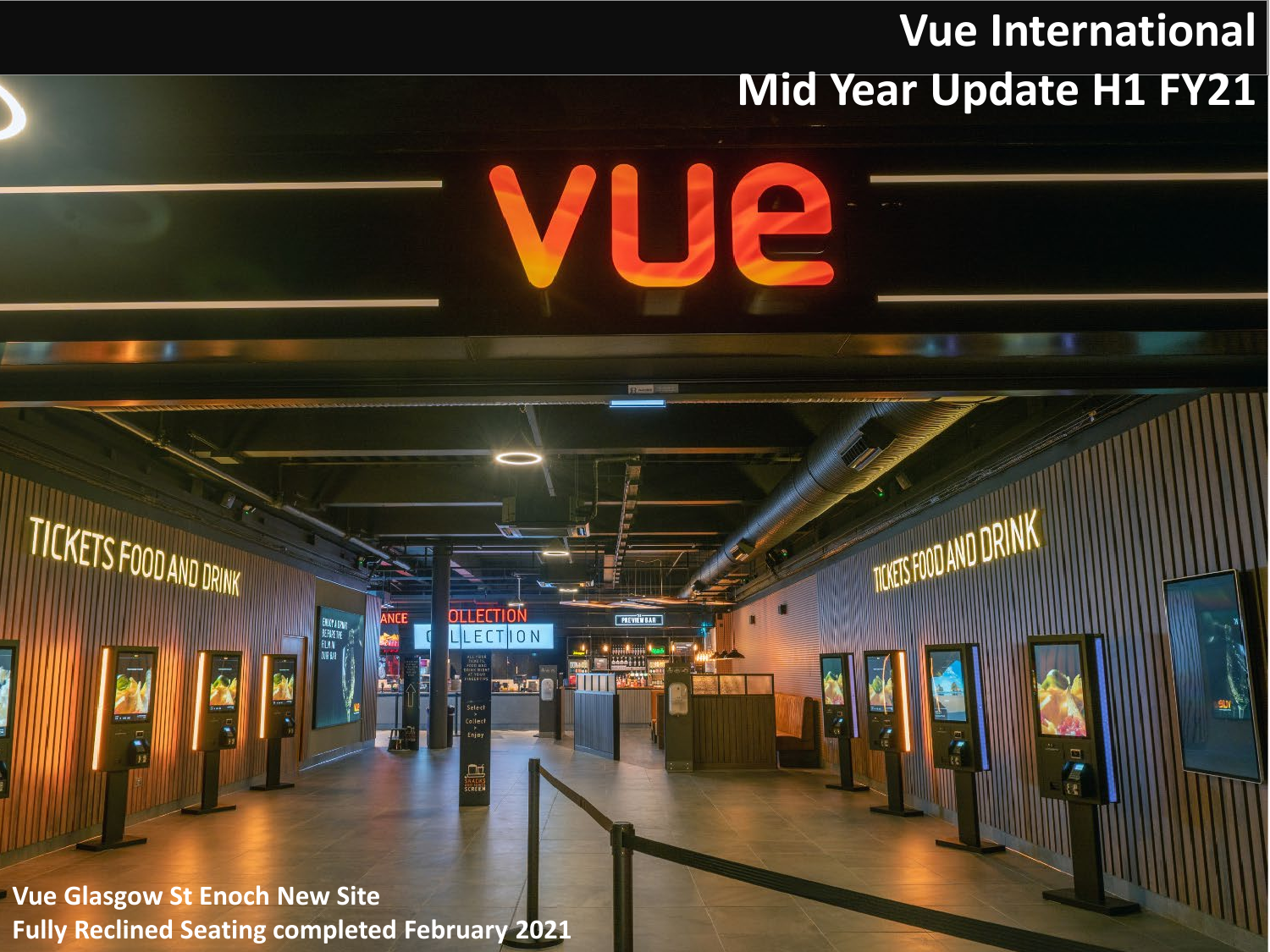## **Mid Year Update H1 FY21**



- H1 FY21 EBITDA at £(7.3)m due to cinemas being mostly closed as a result of Government mandated global lockdowns for extensive periods in the last 12 months
- Liquidity of £123.1m includes £30m of RCF drawings (unrestricted cash of £103.1m and £20.0m undrawn overdraft). Significant subsidies received in Germany
- At 31 May, 170 of 227 sites were open in the UK, Poland, Italy, Denmark and Lithuania. The remaining circuits opened in the Netherlands 5 June and Germany 1 July
- Recent UKI trading performance has been encouraging, achieving c.70% Vue admissions vs the 3 year average pre COVID-19 despite operating within strict capacity and social distancing guidelines
- *Peter Rabbit 2: The Runaway* was the top-performing title in Q2 FY21 notably in the UK, followed by *Soul* in Poland and *Nomadland* in Italy and the UK
- 2 new fully recliner sites opened in the year, Nijmegen Walstraat and Glasgow St Enoch. Recliner site refurbishment strategy has continued in H1 FY21 with Heerhugowaard in the Netherlands, Sindelfingen and Wandsbek in Germany taking the total fully reclined sites to 32 (14% of the circuit)

|                                       | <b>YTD FY21</b> | <b>YTD FY20</b> | <b>YTD</b><br><b>Variance</b> | <b>YTD Constant</b><br><b>Currency</b> |    |
|---------------------------------------|-----------------|-----------------|-------------------------------|----------------------------------------|----|
| <b>Total Market Admissions</b><br>(m) | 6.1             | 162.8           | $(96.3)$ %                    | $(96.3)$ %                             | NЫ |
| Vue Admissions (m)                    | 1.3             | 31.6            | $(96.0)\%$                    | $(96.0)\%$                             | tЫ |
| Vue Admissions Share %                | 21.2%           | 19.4%           | 1.7ppt                        | 1.7ppt                                 | ИN |
| Turnover (£m)                         | 61.0            | 274.3           | (77.8)%                       | $(78.0)\%$                             | tЫ |
| Consolidated EBITDA (£m)              | (7.3)           | 39.1            | $(118.6)\%$                   | $(119.5)\%$                            |    |
| Consolidated EBITDA %                 | (11.9)%         | 14.3%           | $(26.2)$ ppt                  | $(27.0)$ ppt                           |    |
| ATP(f)                                | 5.56            | 5.15            | 7.9%                          | 7.1%                                   | ብ  |
| SPP(E)                                | 2.71            | 2.28            | 18.9%                         | 18.6%                                  | ИN |
| Liquidity (£m)                        | 123.1           |                 |                               |                                        |    |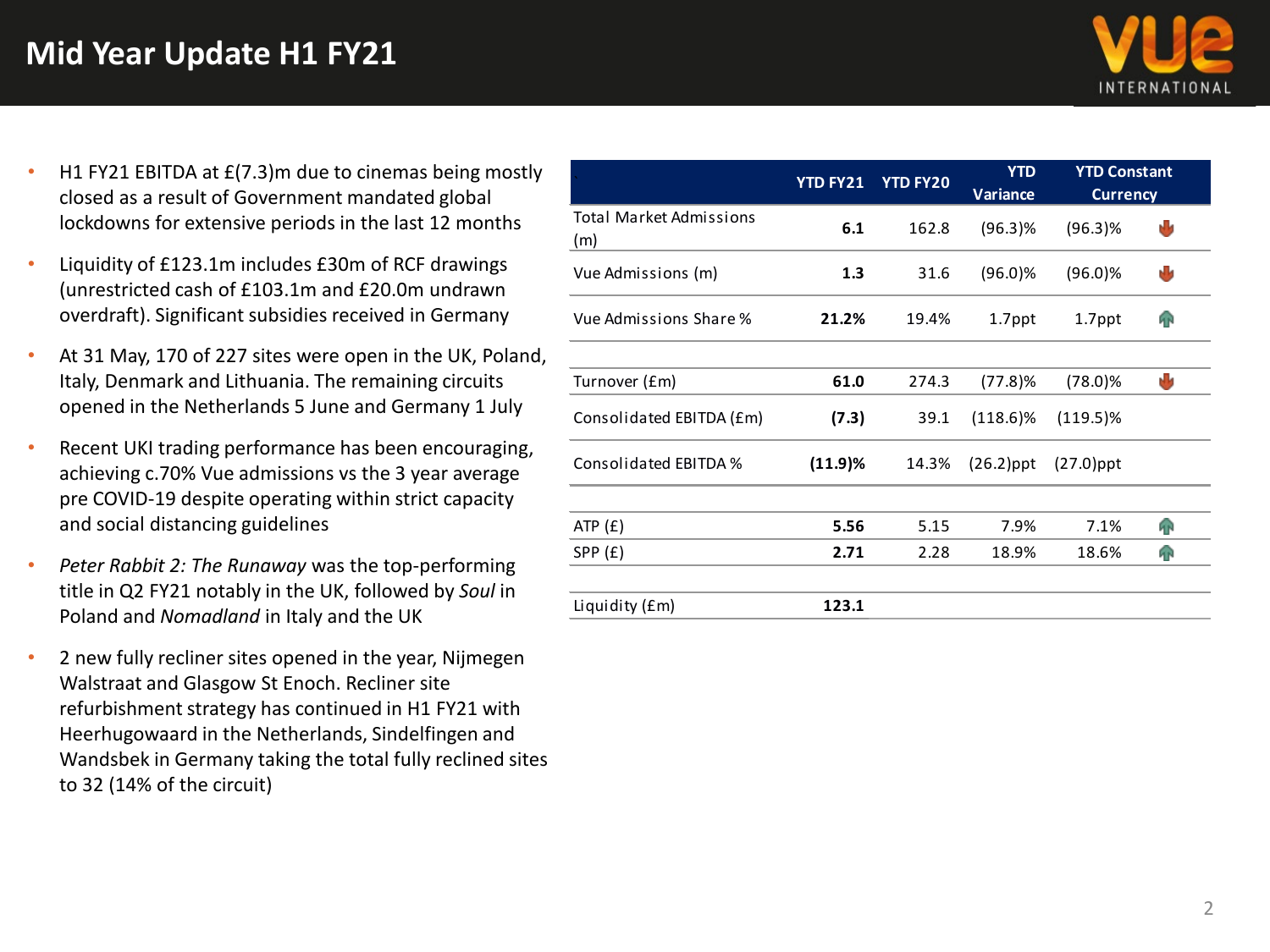## **2021 Hollywood Blockbusters**



Global lockdowns have prompted the major studios to delay releases to later in 2021 creating an unprecedented line up of blockbusters to satisfy pent up consumer demand